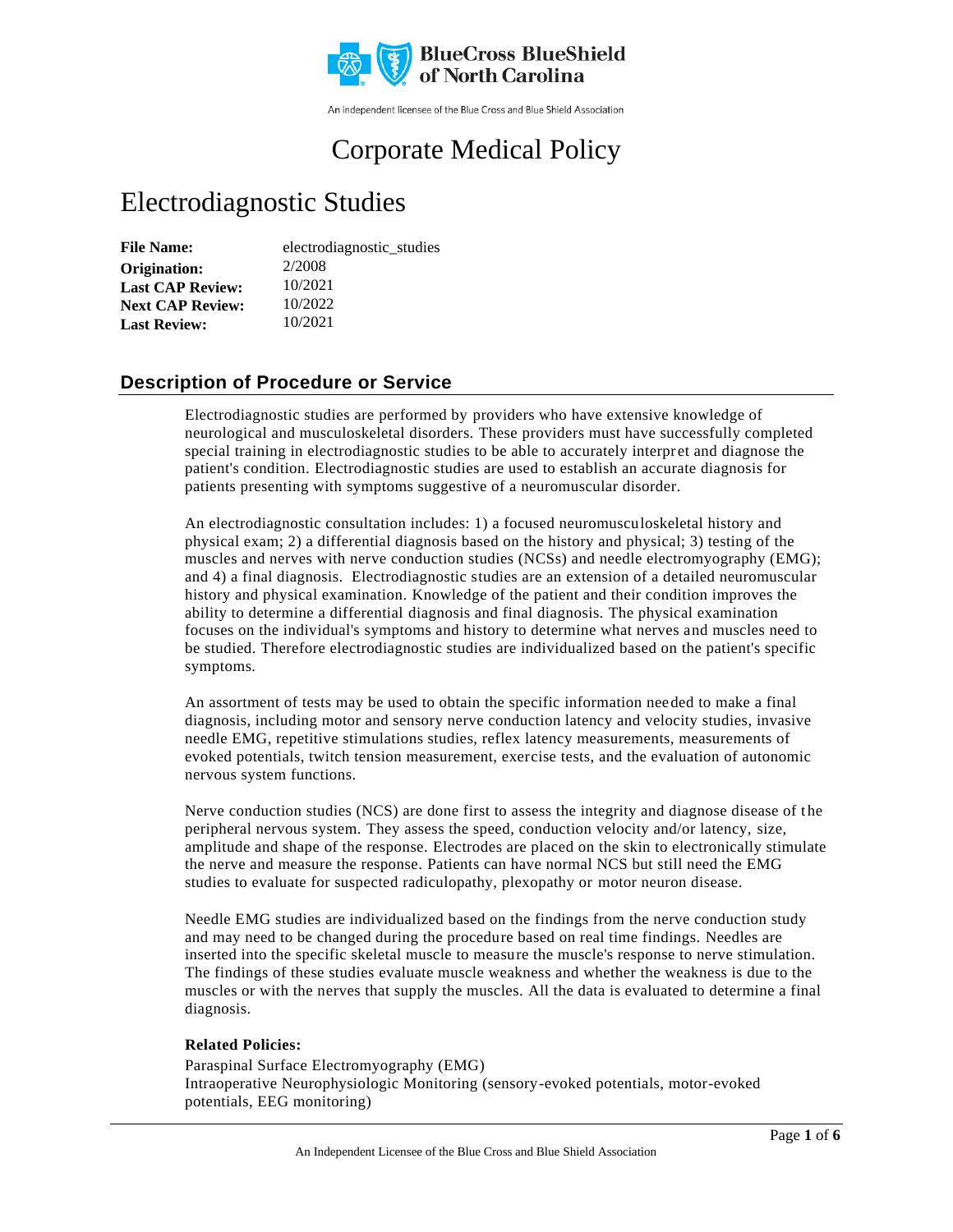*\*\*\*Note: This Medical Policy is complex and technical. For questions concerning the technical language and/or specific clinical indications for its use, please consult your physician.*

#### **Policy**

**BCBSNC will provide coverage for Electrodiagnostic Studies when it is determined to be medically necessary because the medical criteria and guidelines shown below are met.**

### **Benefits Application**

This medical policy relates only to the services or supplies described herein. Please refer to the Member's Benefit Booklet for availability of benefits. Member's benefits may vary according to benefit design; therefore member benefit language should be reviewed before applying the terms of this medical policy.

### **When Electrodiagnostic Studies are covered**

Electrodiagnostic studies may be necessary to evaluate or diagnose the following conditions:

- 1. Myopathies;
- 2. Neuropathies;
- 3. Neuromuscular junction disorder;
- 4. Nerve compression syndromes;
- 5. Plexopathies
- 6. Intraoperative monitoring for surgeries that may pose a risk for nervous system damage and continuous monitoring is reported simultaneously to the surgical team.

#### **When Electrodiagnostic Studies are not covered**

Electrodiagnostic studies are not covered for the following:

- 1. When the criteria listed above are not met,
- 2. Nerve Conduction Studies are considered investigational for screening,
- 3. Nerve Conduction Studies without needle EMG are considered not medically necessary,\*\*\*
- 4. Electrodiagnostic studies that are not onsite and not in real time.
- 5. When performed by providers without appropriate training and education as stated in the Policy Guidelines.

### **Policy Guidelines**

#### Training and Qualification

Needle insertion for an EMG requires detailed knowledge of anatomy to prevent injury to anatomical structures, nerves, and arteries. A qualified provider in electrodiagnostic studies must be knowledgeable regarding the pathology of muscle and nerve, neuromuscular physiology, electrophysiology, and clinical understanding of neurological and musculoskeletal conditions in order to formulate an accurate diagnosis.

The American Association of Neuromuscular & Electrodiagnostic Medicine (AANEM) has indicated in their position statements that needle EMG must be performed by a provider with special training in electrodiagnostic medicine (typically neurologists or physiatrists). This training and education is usually obtained through an accredited residency or fellowship program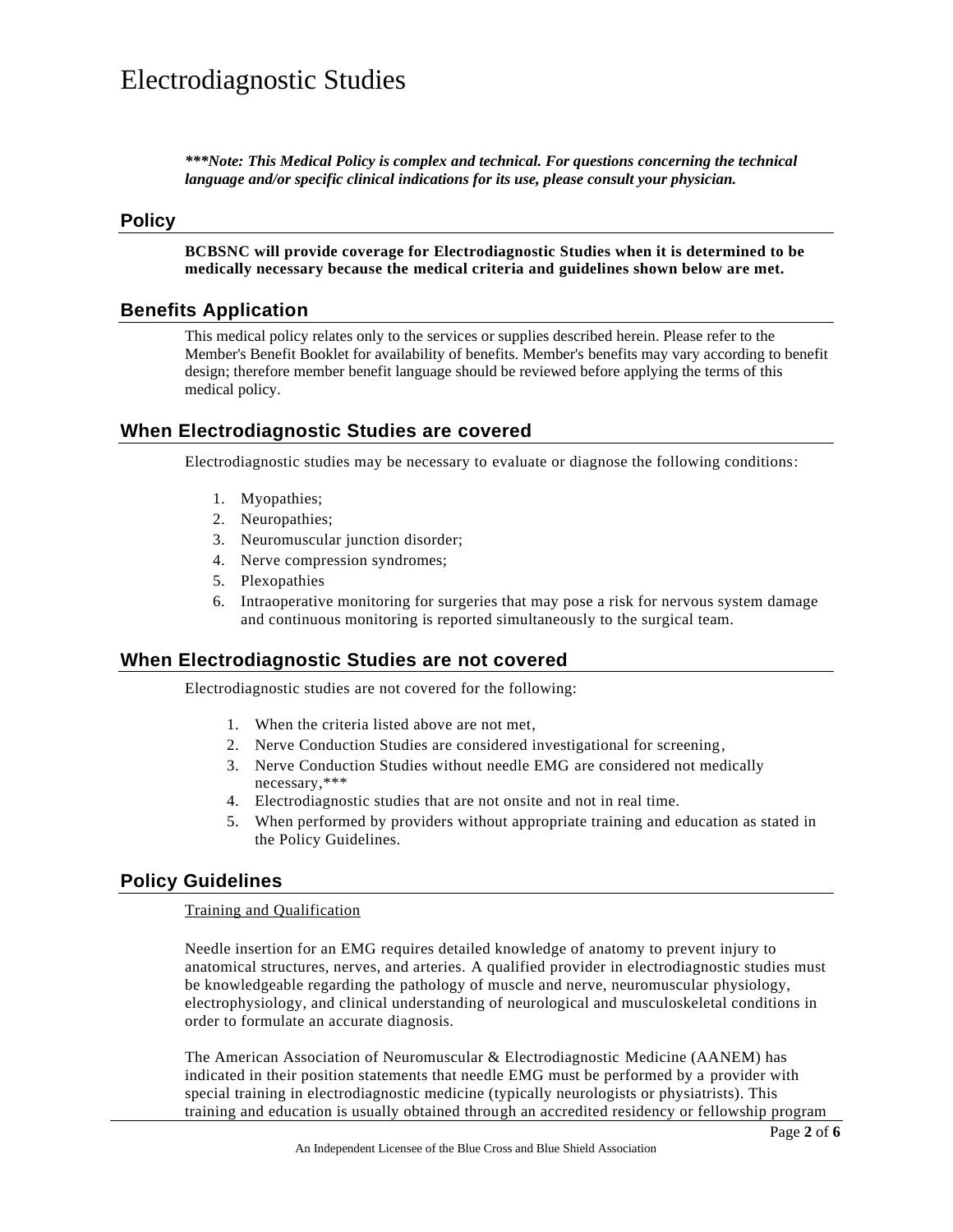in neurology or physical medicine and rehabilitation. The provider must complete at least 200 electrodiagnostic consultations during his/her training program. Full competency is achieved through the experience of completing an additional 200 complete Electrodiagnostic consultations. It is also recommended that the provider be credentialed through the American Board of Electrodiagnostic Medicine or other equivalent examining board.

Consistent with North Carolina coverage mandates, electrodiagnostic studies may be rendered by a licensed Chiropractor that has been Board Certified as a Chiropractic Neurologist by the American Chiropractic Neurology Board.

Electrodiagnostic studies may also be rendered by a Licensed Physical Therapist who is currently listed on the American Physical Therapy Association website as a Board Certified Clinical Electrophysiologic Certified Specialist per the American Board of Physical Therapy Specialists. In North Carolina, appropriately qualified Physical Therapists can perform EMG studies and provide physical therapy interpretations, but not make medical diagnoses based on the results of such testing.

#### Independent Use of Nerve Conduction Studies

The American Association of Neuromuscular & Electrodiagnostic Medicine (AANEM) states; "Nerve conduction studies performed independent of needle EMG may only provide a portion of the information needed to diagnose muscle, nerve root, and most nerve disorders." "When the NCS is used on its own without integrating needle EMG findings or when an individual relies solely on a review of NCS data, the results can be misleading and important diagnoses may be missed. Patients may thus be subjected to incorrect, unnecessary, and potentially harmful treatment interventions."

#### Onsite and Real time

AANEM's Position Statement titled Proper Performance and Interpretation of Electrodiagnostic Studies contains the following clarifying statements:

"The use of the term "onsite" indicates that the summary of the patient's history and physical examination, execution of all of the appropriate nerve conduction studies and EMG examinations, analysis of the EDX data, and determination of the diagnoses for the patient are all performed in the same location which is most commonly the EDX laboratory. "Onsite" would preclude the use of telemetry or other technologies to allow the EDX data to be transmitted and interpreted at a location different from where the EDX study is performed.

The use of the term "real time" with regard to nerve conduction studies indicates that information from the history and physical examinations are integrated, the specific and tailored EDX study is performed, and the analysis of the waveforms are all done at the same time and while the patient is present in the EDX laboratory (whether that be in an office, a hospital, or a medical clinic). An EDX study performed in "real time" is more sensitive and accurate since it allows the specific NCS and EMG tests performed to be modified as dictated by the results as they arise and it allows the physician to perform additional NCS or EMG studies, if necessary, after preliminary review and before the patient leaves the EDX laboratory."

### **Billing/Coding/Physician Documentation Information**

This policy may apply to the following codes. Inclusion of a code in this section does not guarantee that it will be reimbursed. For further information on reimbursement guidelines, please see Administrative Policies on the Blue Cross Blue Shield of North Carolina web site at www.bcbsnc.com. They are listed in the Category Search on the Medical Policy search page.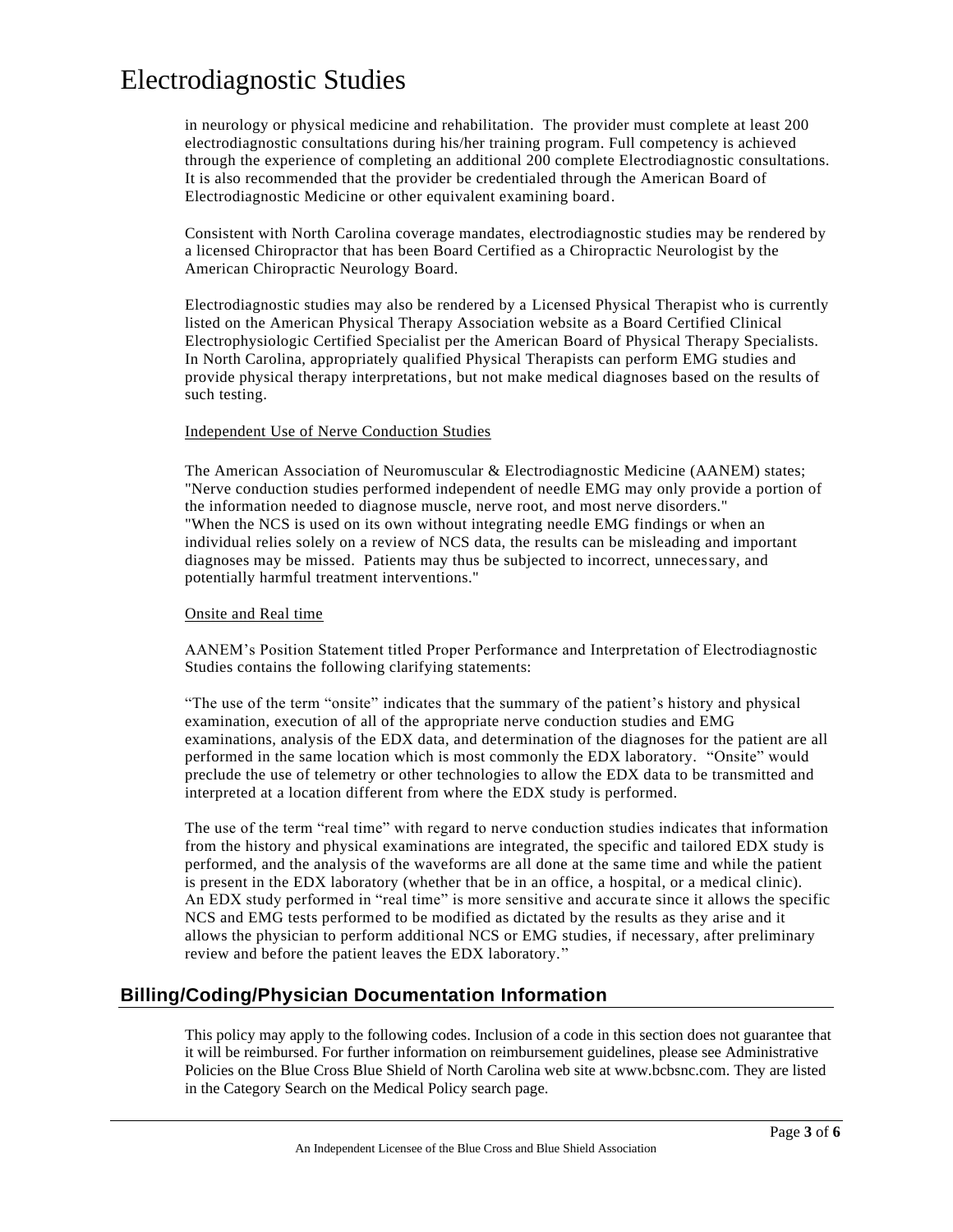Applicable service codes: *95860, 95861, 95863, 95864, 95865, 95866, 95867, 95868, 95869, 95870, 95872, 95873, 95874, 95875, 95885, 95886, 95887, 95907, 95908, 95909, 95910, 95911, 95912, 95913, 95938, 95939*.

\*\*\*Note:

- 1. Use of CPT code 95904 is incorrect coding for Quantitative Sensory Testing.
- 2. Needle EMG codes should not be used for Surface EMG.

BCBSNC may request medical records for determination of medical necessity. When medical records are requested, letters of support and/or explanation are often useful, but are not sufficient documentation unless all specific information needed to make a medical necessity determination is included.

### **Scientific Background and Reference Sources**

The American Association of Neuromuscular & Electrodiagnostic Medicine. AANEM recommended policy for electrodiagnostic medicine. Retrieved 10/17/07 from http://www.aanem.org/

The American Association of Neuromuscular & Electrodiagnostic Medicine. Proper performance and interpretation of electrodiagnostic studies. Muscle Nerve 2006.22:436-439.

The American Association of Neuromuscular & Electrodiagnostic Medicine. Who is qualified to practice electrodiagnostic medicine? Position Statement. Retrieved 10/17/07 from http://www.aanem.org/practicissues/postionstatements/Who%27sQualified.cfm

Senior Medical Director review 1/2008.

Specialty Matched Consultant Advisory Panel - 5/2008

Senior Medical Director review 7/2009

American Chiropractic Neurology Board. About ACNB Retrieved 6/14/2010 from: [http://www.acnb.org/.](http://www.acnb.org/)

Specialty Matched Consultant Advisory Panel – 8/2010

Specialty Matched Consultant Advisory Panel – 10/2011

North Carolina General Statutes: 58-50-30, Senate Bill 656, Session 2012.

Medical Director – 9/2012

Specialty Matched Consultant Advisory Panel – 10/2012

Specialty Matched Consultant Advisory Panel – 10/2013

Specialty Matched Consultant Advisory Panel – 10/2014

The American Association of Neuromuscular & Electrodiagnostic Medicine. What does 'on site' and 'real time' mean? Position Statement July 2014. Retrieved 9/30/15 from [https://www.aanem.org/getmedia/d551e390-9889-4302-868a-168a59e0bf3a/Defintion-of-Real-](https://www.aanem.org/getmedia/d551e390-9889-4302-868a-168a59e0bf3a/Defintion-of-Real-Time-Onsite.pdf.aspx)[Time-Onsite.pdf.aspx](https://www.aanem.org/getmedia/d551e390-9889-4302-868a-168a59e0bf3a/Defintion-of-Real-Time-Onsite.pdf.aspx) .

The American Association of Neuromuscular & Electrodiagnostic Medicine. Electrodiagnostic Services: Pay for Quality. Position paper. Retrieved 9/30/15 from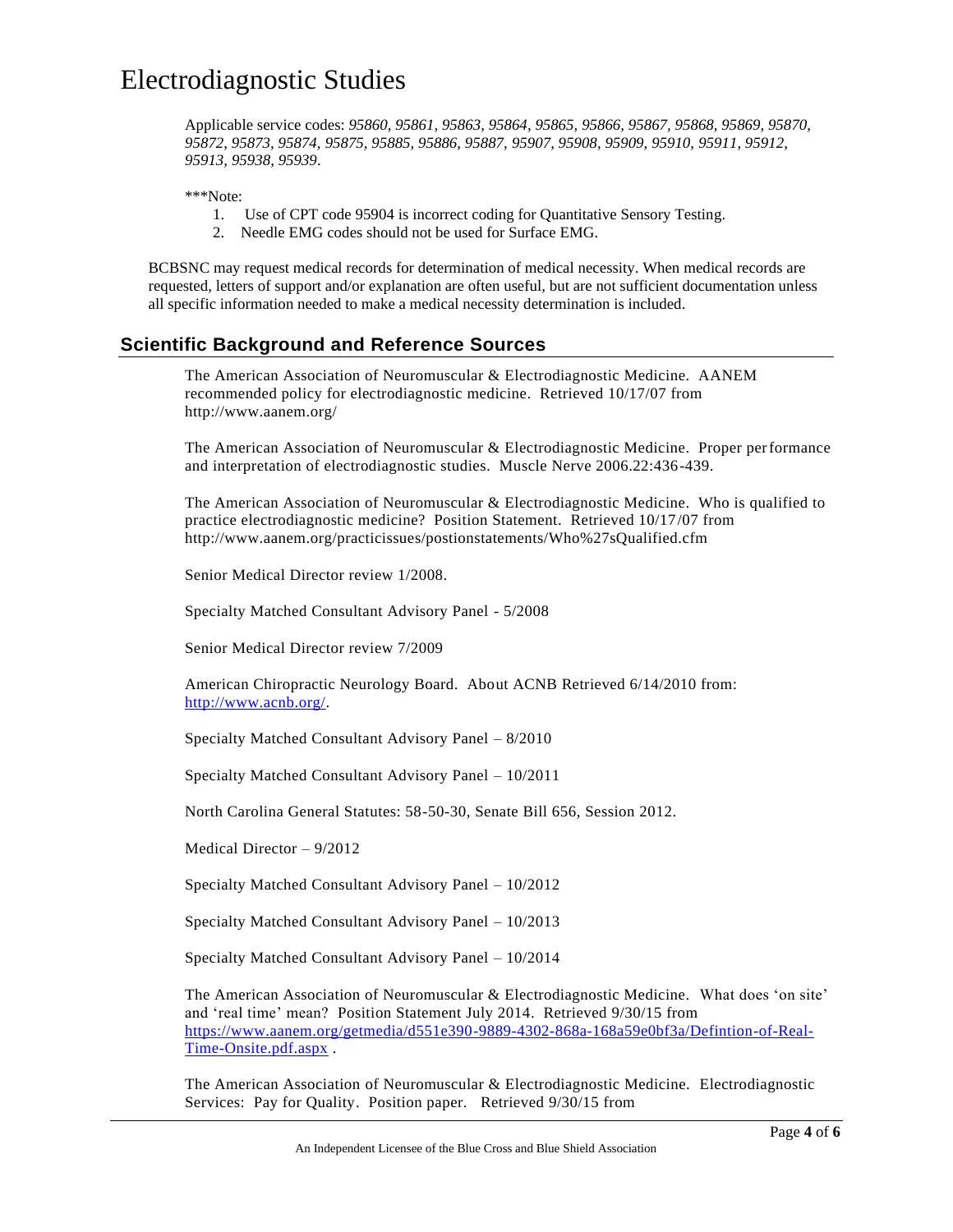[https://www.aanem.org/getmedia/3413a275-3758-4da1-bcbb-3d1d7a6458ec/Value-based](https://www.aanem.org/getmedia/3413a275-3758-4da1-bcbb-3d1d7a6458ec/Value-based-reimbursement-position-statement_2014.pdf.aspx)[reimbursement-position-statement\\_2014.pdf.aspx](https://www.aanem.org/getmedia/3413a275-3758-4da1-bcbb-3d1d7a6458ec/Value-based-reimbursement-position-statement_2014.pdf.aspx) .

Specialty Matched Consultant Advisory Panel – 10/2015

American Association of Neuromuscular and Electrodiagnostic Medicine (AANEM). Proper performance and interpretation of electrodiagnostic studies. September 2005. Updated June 2014. Accessed 10/06/2016 at https://www.aanem.org/getmedia/bd1642ce-ec01- 4271-8097-81e6e5752042/Position-Statement\_Proper-Performance-of-EDX\_-2014.pdf.aspx

Specialty Matched Consultant Advisory Panel – 10/2016

Specialty Matched Consultant Advisory Panel – 10/2017

Specialty Matched Consultant Advisory Panel – 10/2018

Specialty Matched Consultant Advisory Panel – 10/2019

Specialty Matched Consultant Advisory Panel – 10/2020

Specialty Matched Consultant Advisory Panel – 10/2021

### **Policy Implementation/Update Information**

- 3/10/08 New policy developed. Reviewed with Senior Medical Director 1/24/2008. Notification given 3/10/2008. Policy effective date is 6/16/2008.
- 6/30/08 Specialty Matched Consultant Panel review 5/29/08. No changes to policy statement. References added.
- 8/31/09 Reviewed with Senior Medical Director 7/20/09. Reworded statement in the "When Non Covered" section; from "8. When performed by physicians or non-physicians without appropriate training and education as stated in the Policy Guidelines.' to "When performed by non-physicians or physicians without appropriate training and education as stated in the Policy Guidelines." No change in the intent. (btw)
- 6/22/10 Policy Number(s) removed (amw)
- 10/12/10 Consultant Advisory Panel Meeting August 5, 2010. No changes to policy statement. Added note to "Coding/Billing" section to indicate; "Note: Use of CPT code 95904 is inappropriate coding for Quantitative Sensory Testing." Added the following statement to the "Policy Guidelines" section to indicate; "Consistent with North Carolina coverage mandates, electrodiagnostic studies may be rendered by a licensed Chiropractor that has been Board Certified as a Chiropractic Neurologist by the American Chiropractic Neurology Board." References added. (btw)
- 1/10/12 Specialty Matched Consultant Advisory Panel meeting "Description" revised. . "Policy Guidelines" reformatted. Added the following CPT codes to the "Billing/Coding" section: 95885, 95886, 95887, 95938, and 95939. (btw)
- 10/1/12 Added the following to the Policy Guidelines section to indicate: "Electrodiagnostic studies may also be rendered by a Licensed Physical Therapist who is currently listed on the American Physical Therapy Association website as a Board Certified Clinical Electrophysiologic Certified Specialist per the American Board of Physical Therapy